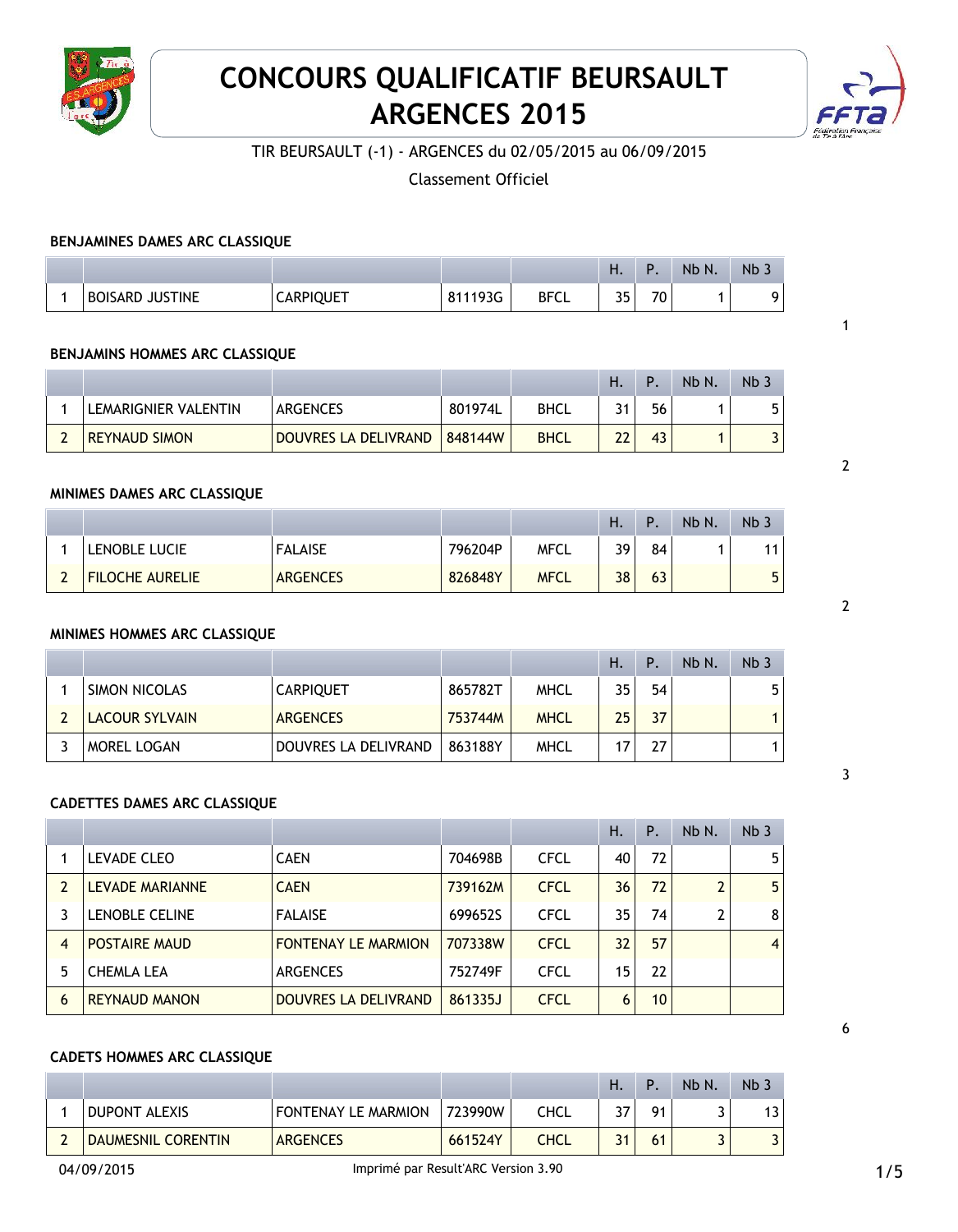| BOISGONTIER ALEXANDRE  | ARGENCES             | 769778R | <b>CHCL</b> | っっ | 44 |  |
|------------------------|----------------------|---------|-------------|----|----|--|
| <b>FONTAINE DAMIEN</b> | <b>CARPIQUET</b>     | 811195J | <b>CHCL</b> |    |    |  |
| <b>MOREL WILLIAM</b>   | DOUVRES LA DELIVRAND | 863184U | CHCL        |    |    |  |

#### **JUNIORS DAMES ARC CLASSIQUE**

|                    |                      |         |             | н. |          | Nb N. | Nb.               |
|--------------------|----------------------|---------|-------------|----|----------|-------|-------------------|
| LACOUR JULIE       | <b>ARGENCES</b>      | 710142U | JFCL        |    | ີ<br>، ب |       | $\mathbf{r}$<br>J |
| <b>PAEZ CECILE</b> | DOUVRES LA DELIVRAND | 683944T | <b>JFCL</b> |    |          |       |                   |

## **SENIORS DAMES ARC CLASSIQUE**

|   |                           |                            |         |             | Η. | Ρ. | Nb N. | Nb <sub>3</sub> |
|---|---------------------------|----------------------------|---------|-------------|----|----|-------|-----------------|
|   | <b>BOISGONTIER SYLVIA</b> | <b>ARGENCES</b>            | 744323X | <b>SFCL</b> | 37 | 72 |       | 8               |
| 2 | <b>DEBART SYLVIANE</b>    | <b>FONTENAY LE MARMION</b> | 754738T | <b>SFCL</b> | 36 | 64 | 2     | $\overline{2}$  |
|   | LACOUR SONIA              | <b>ARGENCES</b>            | 791033U | <b>SFCL</b> | 24 | 39 |       | 4               |
| 4 | <b>REYNAUD LAURENCE</b>   | DOUVRES LA DELIVRAND       | 8542815 | <b>SFCL</b> | 23 | 40 |       |                 |
| 5 | LE CALVEZ-BESNARD KATIA   | DOUVRES LA DELIVRAND       | 747969K | <b>SFCL</b> | 20 | 31 |       |                 |
| 6 | <b>BAILLEUL SIGRID</b>    | <b>CAEN</b>                | 857812E | <b>SFCL</b> | 13 | 17 |       |                 |

# **SENIORS HOMMES ARC CLASSIQUE**

|                |                         |                            |         |             | Н. | P. | Nb N.          | Nb <sub>3</sub> |
|----------------|-------------------------|----------------------------|---------|-------------|----|----|----------------|-----------------|
| 1              | <b>MEYER PASCAL</b>     | DOUVRES LA DELIVRAND       | 649972S | <b>SHCL</b> | 40 | 81 |                | 8               |
| $\overline{2}$ | <b>LEVADE PHILIPPE</b>  | <b>CAEN</b>                | 704702F | <b>SHCL</b> | 39 | 77 | 3              | 3 <sup>1</sup>  |
| 3              | <b>GUESDON OLIVIER</b>  | <b>CAEN</b>                | 701655U | <b>SHCL</b> | 35 | 70 |                | $\overline{7}$  |
| $\overline{4}$ | <b>GIESZCZYK JEROME</b> | <b>FALAISE</b>             | 599045L | <b>SHCL</b> | 34 | 70 | $\overline{2}$ | 8 <sup>1</sup>  |
| 5              | <b>DAUMESNIL FABIEN</b> | <b>ARGENCES</b>            | 612607C | <b>SHCL</b> | 33 | 57 |                |                 |
| 6              | <b>AUGUE PASCAL</b>     | <b>CARPIQUET</b>           | 861508X | <b>SHCL</b> | 31 | 57 |                | 7 <sup>1</sup>  |
| 7              | <b>VOISIN VINCENT</b>   | DOUVRES LA DELIVRAND       | 851461B | <b>SHCL</b> | 25 | 38 |                | 2 <sup>1</sup>  |
| 8              | <b>LEFEBVRE ERIC</b>    | <b>ARGENCES</b>            | 718585W | <b>SHCL</b> | 23 | 77 | 1              | $\overline{3}$  |
| 9              | <b>MOREL MARC</b>       | DOUVRES LA DELIVRAND       | 848171A | <b>SHCL</b> | 23 | 35 |                |                 |
| 10             | <b>MICHEL MARC</b>      | <b>CAEN</b>                | 746281A | <b>SHCL</b> | 21 | 36 |                | $\vert$         |
| 11             | PALMERE LOIC            | <b>FONTENAY LE MARMION</b> | 591897S | <b>SHCL</b> | 9  | 13 |                |                 |

# **VETERANS HOMMES ARC CLASSIQUE**

|                         |                      |         |             | Ή. | D  | Nb N. | Nb <sub>3</sub> |
|-------------------------|----------------------|---------|-------------|----|----|-------|-----------------|
| DURAND PHILIPPE         | <b>CAEN</b>          | 466148H | VHCL        | 40 | 90 |       | 15              |
| <b>LAURENT ERIC</b>     | <b>BAYEUX</b>        | 703826D | <b>VHCL</b> | 37 | 70 |       | 5               |
| LE CALVEZ-BESNARD JEAN- | DOUVRES LA DELIVRAND | 8630215 | VHCL        | 22 | 41 |       |                 |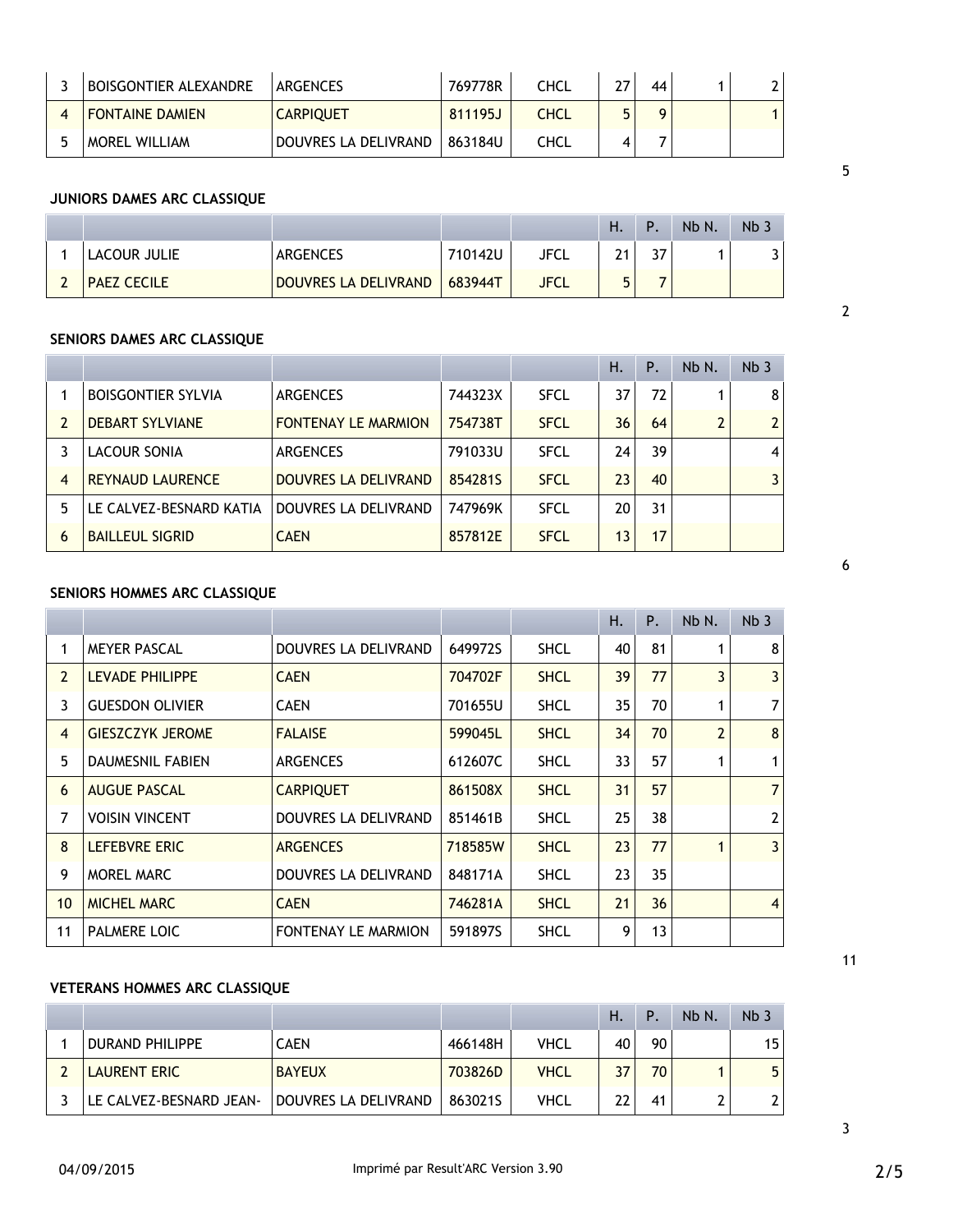# **SUPER VETERANS DAMES ARC CLASSIQUE**

|                         |                      |         |              | н. | P  | Nb N. | Nb <sub>3</sub> |
|-------------------------|----------------------|---------|--------------|----|----|-------|-----------------|
| <b>MURAIL FRANCOISE</b> | VILLERS SUR MER      | 827827M | <b>SVFCL</b> | 15 | 24 |       |                 |
| <b>PETIT COLETTE</b>    | DOUVRES LA DELIVRAND | 848184P | <b>SVFCL</b> |    | 15 |       |                 |

# **SUPER VETERANS HOMMES ARC CLASSIQUE**

|   |                         |                  |         |              | Η. | Ρ. | Nb N. | Nb <sub>3</sub> |
|---|-------------------------|------------------|---------|--------------|----|----|-------|-----------------|
|   | <b>HAUTEUR MARC</b>     | <b>CARPIQUET</b> | 717062R | <b>SVHCL</b> | 38 | 75 |       | $\overline{7}$  |
| 2 | <b>BONILLO ROBERT</b>   | <b>BAYEUX</b>    | 753455Y | <b>SVHCL</b> | 35 | 62 |       | 5 <sup>1</sup>  |
|   | <b>BOUGENEAUX ALAIN</b> | <b>BAYEUX</b>    | 073031G | <b>SVHCL</b> | 31 | 55 |       | $\mathbf{3}$    |
| 4 | DAUMESNIL GERARD        | <b>ARGENCES</b>  | 390085F | <b>SVHCL</b> | 29 | 46 |       | $\vert$         |
| 5 | <b>NOEL GERARD</b>      | <b>ARGENCES</b>  | 267693W | <b>SVHCL</b> | 29 | 45 |       |                 |
| 6 | <b>BOCE JEAN MARC</b>   | <b>CARPIQUET</b> | 790318S | <b>SVHCL</b> | 21 | 32 |       |                 |

## **CADETTES DAMES ARC A POULIES**

|                                   |      |        |                       | Η. | D        | Nb N. | Nb <sub>3</sub> |
|-----------------------------------|------|--------|-----------------------|----|----------|-------|-----------------|
| <b>ANAIS</b><br><b>TREMBLAYES</b> | CAEN | '9584Z | ---^<br>- 1<br>w<br>ີ | 39 | ດາ<br>٥۷ |       | $\Omega$<br>c   |

# **CADETS HOMMES ARC A POULIES**

|                           |                  |         |             | Н. | D  | Nb N. | Nb <sup>2</sup> |
|---------------------------|------------------|---------|-------------|----|----|-------|-----------------|
| <b>PALY JOCELIN</b>       | <b>CARPIQUET</b> | 793134C | CHCO        | 40 | 96 |       | 12              |
| <b>BOISGONTIER THOMAS</b> | <b>ARGENCES</b>  | 732477W | <b>CHCO</b> | 39 | 82 |       | 11              |

# **JUNIORS HOMMES ARC A POULIES**

|                       |                  |                    |      | п. |    | <b>Nb</b><br>N. | $Nb$ . |
|-----------------------|------------------|--------------------|------|----|----|-----------------|--------|
| <b>BOISARD DAMIEN</b> | <b>CARPIQUET</b> | 7776750<br>7701 JJ | JHCC | 40 | 10 |                 | 19     |

# **SENIORS DAMES ARC A POULIES**

|   |                          |                            |         |             | Η. | Ρ.  | Nb N. | Nb <sub>3</sub> |
|---|--------------------------|----------------------------|---------|-------------|----|-----|-------|-----------------|
|   | LECARPENTIER LAETITIA    | <b>ARGENCES</b>            | 792556Z | <b>SFCO</b> | 40 | 117 |       | 24              |
|   | <b>DARCILLON CECILE</b>  | <b>FONTENAY LE MARMION</b> | 771397A | <b>SFCO</b> | 40 | 106 | 6     | 14              |
|   | <b>POULINGUE VALERIE</b> | ST PIERRE SUR DIVES        | 814319E | <b>SFCO</b> | 40 | 104 | 4     | 16              |
| 4 | LE MARCHAND MAGALI       | <b>FONTENAY LE MARMION</b> | 742397D | <b>SFCO</b> | 40 | 95  | 4     | 10              |
| 5 | DAUMESNIL SEVERINE       | <b>ARGENCES</b>            | 683007Z | <b>SFCO</b> | 39 | 76  |       | $\overline{7}$  |
| 6 | <b>GROUT CAROLE</b>      | <b>CAEN</b>                | 433886R | <b>SFCO</b> | 37 | 66  |       | 5               |

## **SENIORS HOMMES ARC A POULIES**

|  |  | . .<br>- | - 10 | Nh N<br>.<br>$\cdots$ | <b>N<sub>h</sub></b><br><b>STAR</b> |
|--|--|----------|------|-----------------------|-------------------------------------|
|  |  |          |      |                       |                                     |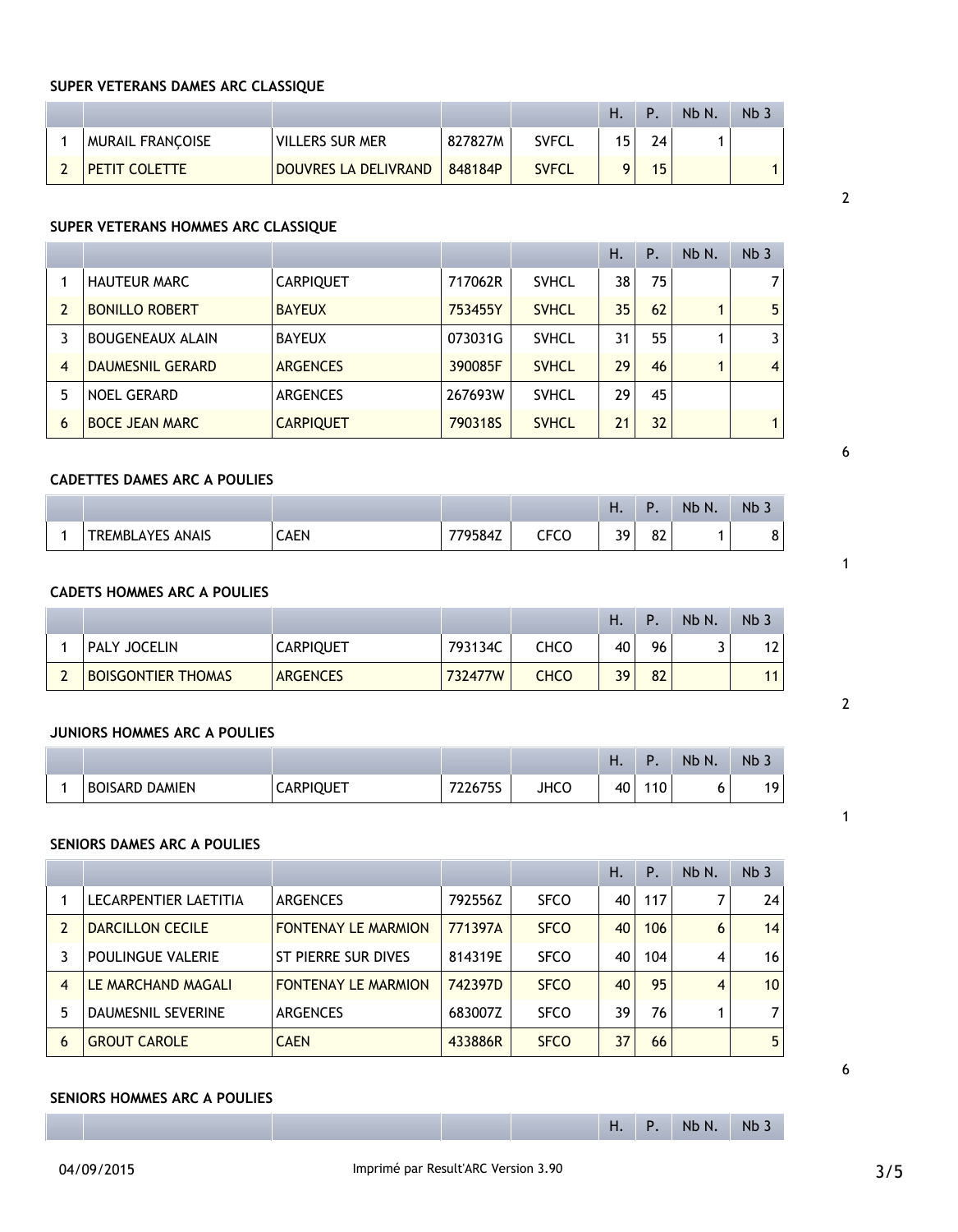|                | 29                                                                                             |
|----------------|------------------------------------------------------------------------------------------------|
| 8              | 26                                                                                             |
| 8              | 21                                                                                             |
| 8              | 19                                                                                             |
| $\overline{7}$ | 19                                                                                             |
| 8              | 17                                                                                             |
| 3              | 19                                                                                             |
| 6              | 11                                                                                             |
| 3              | 17                                                                                             |
| 4              | 15                                                                                             |
| $\overline{4}$ | $\overline{7}$                                                                                 |
| 3              | 7                                                                                              |
| 6              | 11                                                                                             |
|                | 9                                                                                              |
|                | 125<br>8<br>122<br>117<br>115<br>113<br>111<br>105<br>103<br>102<br>99<br>90<br>87<br>99<br>73 |

## **VETERANS DAMES ARC A POULIES**

|                        |                              |         |      | . .                  |    | Nb N. | $NB -$ |
|------------------------|------------------------------|---------|------|----------------------|----|-------|--------|
| LAURE<br>TAIRE L<br>יש | <b>MARMION</b><br>TONTFNAYIF | 857056H | VECC | 4 <sup>C</sup><br>τ. | 80 |       |        |

#### **VETERANS HOMMES ARC A POULIES**

|                         |                            |         |             | Η. | Þ  | Nb N. | Nb <sub>3</sub> |
|-------------------------|----------------------------|---------|-------------|----|----|-------|-----------------|
| <b>MARC JEAN PIERRE</b> | <b>CAEN</b>                | 388189V | <b>VHCO</b> | 39 | 88 |       | 11              |
| <b>BOISROUX MICHEL</b>  | <b>FONTENAY LE MARMION</b> | 405942S | <b>VHCO</b> | 39 | 78 |       | 5               |
| <b>AUBERT REGIS</b>     | CAEN                       | 685896P | <b>VHCO</b> | 38 | 82 | ົ     | 10              |

# **SUPER VETERANS HOMMES ARC A POULIES**

|                |                        |                              |         |              | Η. | Ρ.  | Nb N. | Nb <sub>3</sub> |
|----------------|------------------------|------------------------------|---------|--------------|----|-----|-------|-----------------|
|                | AUTHOUART JEAN MARIE   | ARGENCES                     | 761617V | <b>SVHCO</b> | 40 | 100 | 3     | 16              |
|                | <b>TOQUE MICHEL</b>    | <b>HEROUVILLE SAINT CLAI</b> | 288494F | <b>SVHCO</b> | 40 | 96  | 4     | 13              |
|                | <b>OUIN PHILIPPE</b>   | DOUVRES LA DELIVRAND         | 761210C | <b>SVHCO</b> | 39 | 94  | ∍     | 14              |
| $\overline{4}$ | <b>HETTIET CLAUDE</b>  | <b>BAYEUX</b>                | 716122U | <b>SVHCO</b> | 30 | 52  |       | $\overline{4}$  |
| 5              | <b>LANDELLE CLAUDE</b> | <b>VILLERS SUR MER</b>       | 313620S | <b>SVHCO</b> | 30 | 49  |       | $\overline{4}$  |

#### **SENIORS HOMMES ARC DROIT**

|                          |                      |         |             | Η. | D | Nb N. | Nb <sub>&gt;</sub> |
|--------------------------|----------------------|---------|-------------|----|---|-------|--------------------|
| <b>BOISGONTIER HERVE</b> | <b>ARGENCES</b>      | 744948B | <b>SHAD</b> | 16 |   |       |                    |
| <b>MEYER PASCAL</b>      | DOUVRES LA DELIVRAND | 649972S | <b>SHAD</b> |    |   |       |                    |

|  | ٠ |
|--|---|
|  |   |